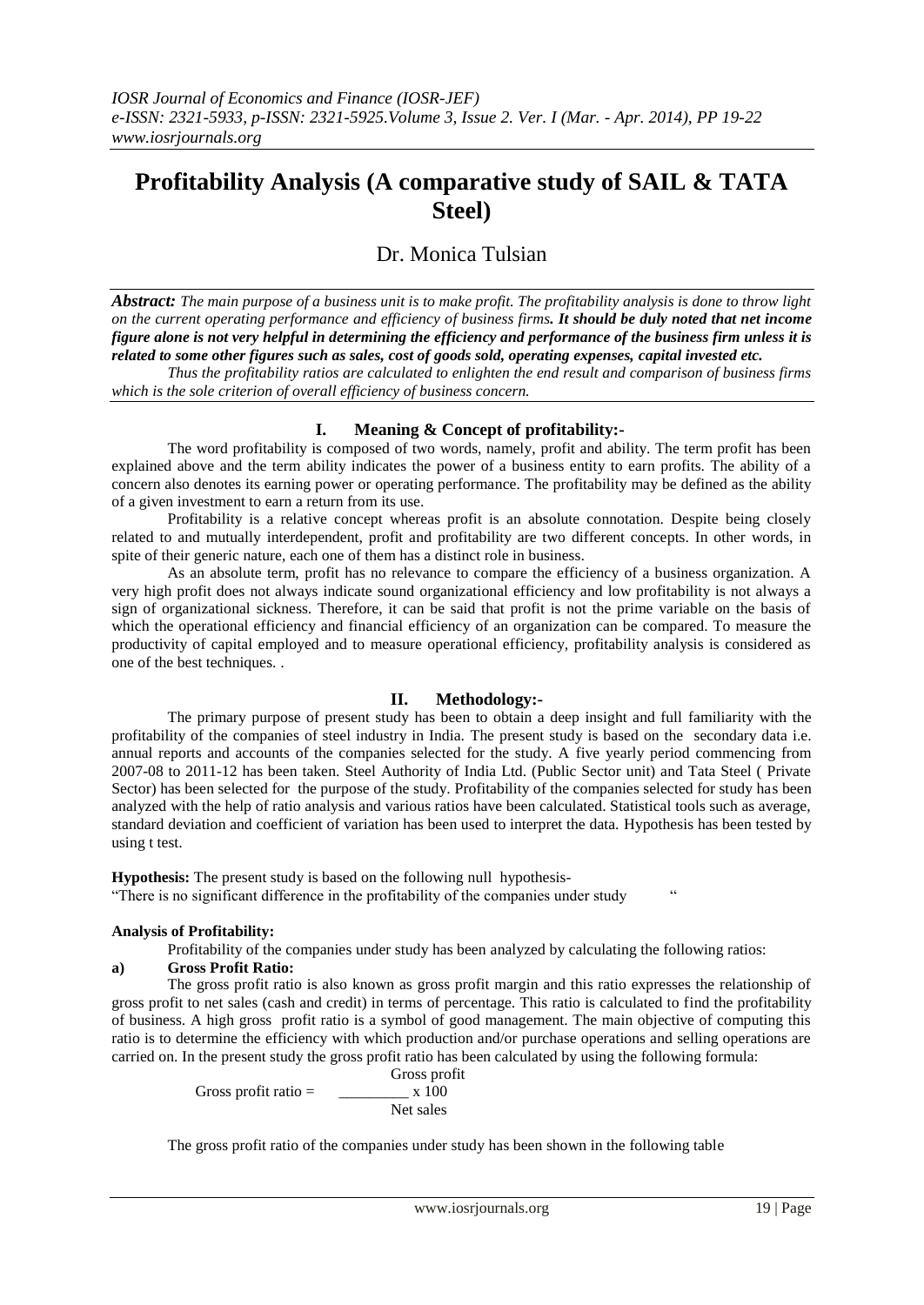|             | -           | (Ratio in Percentage) |
|-------------|-------------|-----------------------|
| Years       | <b>SAIL</b> | <b>Tata Steel</b>     |
| $2007 - 08$ | 50.05       | 40.87                 |
| $2008 - 09$ | 42.51       | 36.15                 |
| $2009 - 10$ | 38.26       | 34.47                 |
| $2010 - 11$ | 20.78       | 33.35                 |
| $2011 - 12$ | 15.19       | 29.14                 |
| Average     | 33.36       | 34.80                 |
| <b>SD</b>   | 13.22       | 3.82                  |
| C.V(%)      | 39.63       | 10.98                 |

**Table 1 Gross Profit Ratio of the Companies under Study From 2007-08 to 2011-12**

Source: Annual Reports and Accounts of the Companies under study

#### **Inference:**

It can be noted from the above table that the gross profit ratio of SAIL showed a decreasing trend during the whole period of study because during the year 2007-08 the gross profit ratio was 50.05 percent which constantly kept on decreasing and came down to 15.19 percent in 2011-12. The average of the gross profit ratio was 33.36 percent which can be regarded favorable but decreasing trend of the ratio denotes an inefficient management. The decreasing trend of the ratio was mainly because of increase in the cost of goods sold. It can be suggested that the management of the company should try to control the cost of goods sold and increase the sales.

The above table also shows that the gross profit ratio of Tata Steel showed a decreasing trend during the whole period of study and varied within the range of 40.87 percent in 2007-08 to 29.14 percent in 2011-12. The average of the ratio was 34.80 percent which shows a favorable position of the gross profit ratio but decreasing trend shows inefficiency of the management and it is suggested that the management of the company should try to control the decreasing trend of the ratio by controlling the cost of goods sold and by increasing the sales.

On the basis of the average of the gross profit ratio it can be concluded that Tata Steel performed better though the gross profit ratio showed a decreasing trend, however, the decrease in the gross profit ratio was less than the decrease in the gross profit ratio of SAIL. The fluctuations in the gross profit ratio were high as the coefficient of variation was 39.63 percent which should be controlled while the coefficient of variation of gross profit ratio for Tata Steel was 10.98 percent showing a moderate consistency in the ratio.

**Test of Hypothesis: -** Following hypothesis has been tested by using t test

Null Hypothesis (Ho):- There is no significant difference in the gross profit ratio of the companies under study. Computed value of  $t = 0.23$ 

Degree of Freedom  $(v) = N1 + N2 - 2 = 8$ 

Critical value of t at 5 percent level of significance (for  $v=8$ ) is 2.31

### **III. Decision: -**

Since the computed value of t is less than the critical value of t at 5 percent level of significance, hence the null hypothesis is accepted and it can be concluded that the difference in the gross profit ratio of the companies under study is not significant and both the companies are same as regards the gross profit ratio.

### **b) Operating Profit Ratio**

This ratio establishes the relation between operating profit and net sales. The main objective of computing this ratio is to determine the operational efficiency of the management. This ratio is also called operating profit margin. Operating profit means the net profit arising from the normal operations and activities of the business without taking into account of extraneous transactions and expenses of purely financial nature. Higher the operating ratio, the better would be the operational efficiency of the business. A higher operating profit ratio means that the business has been able not only to increase its sales but also been able to cut down its operating expenses. Operating profit ratio can be calculated by formula as follows:

Operating Profit Ratio = Operating Profit  $X100$ Net Sales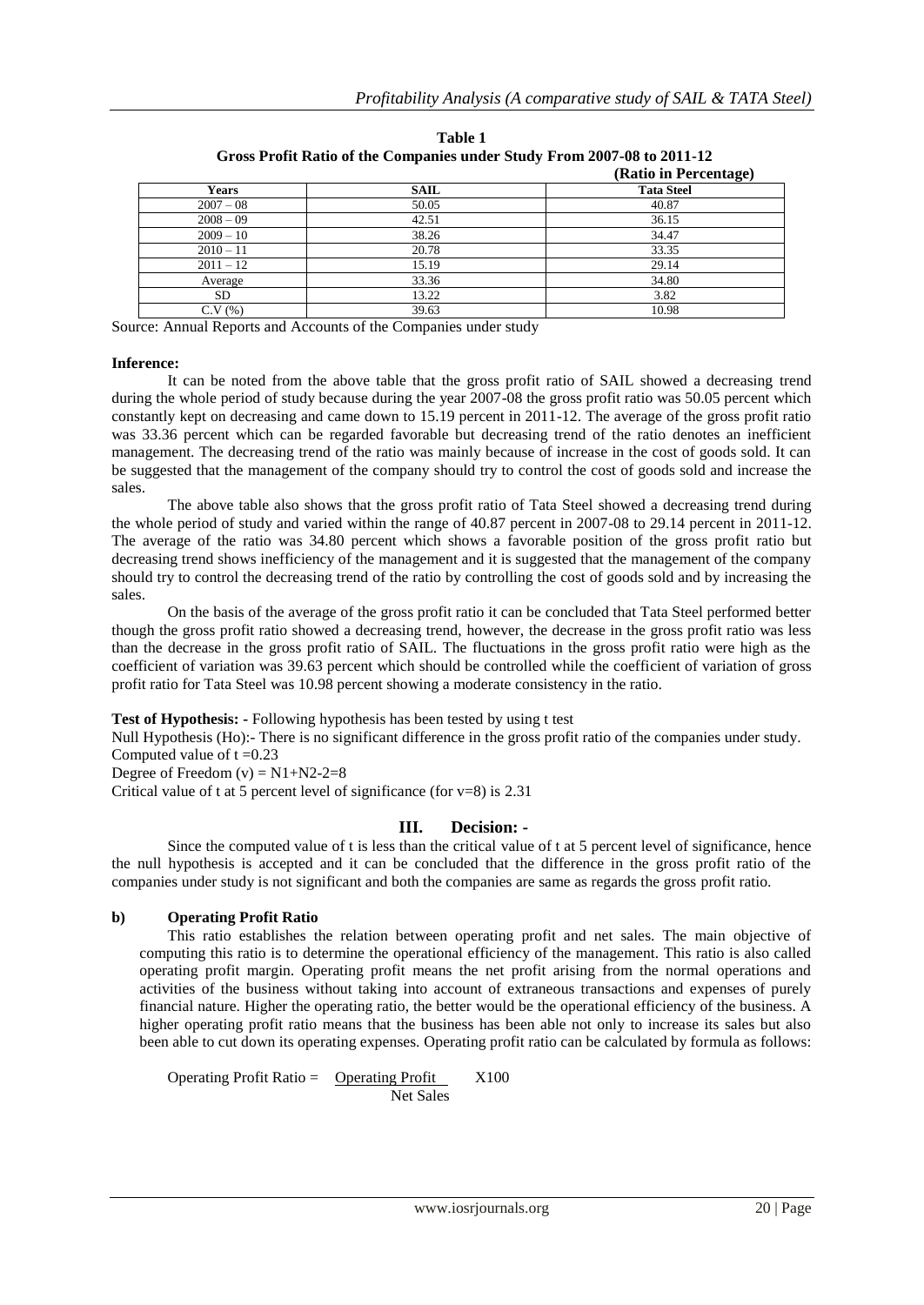| <b>Operating Profit Ratio of the Companies under Study</b><br>From 2007-08 to 2011-12<br>(Ratio in Percentage) |       |       |  |  |
|----------------------------------------------------------------------------------------------------------------|-------|-------|--|--|
|                                                                                                                |       |       |  |  |
| $2007 - 08$                                                                                                    | 19.06 | 36.63 |  |  |
| $2008 - 09$                                                                                                    | 10.72 | 32.15 |  |  |
| $2009 - 10$                                                                                                    | 12.80 | 30.14 |  |  |
| $2010 - 11$                                                                                                    | 16.37 | 38.11 |  |  |
| $2011 - 12$                                                                                                    | 13.15 | 35.50 |  |  |
| Average                                                                                                        | 14.42 | 34.51 |  |  |
| S.D.                                                                                                           | 2.94  | 2.94  |  |  |
| $C.V.$ $(\%)$                                                                                                  | 20.39 | 8.52  |  |  |

# **Table 2 Operating Profit Ratio of the Companies under Study**

Source: Annual Reports and Accounts of the Companies under study.

#### **Inference:**

It can be noted from the above table that the operating profit ratio of SAIL showed a mixed fluctuating trend during the period of study and varied within the range of 19.06 percent in 2007-08 to 10.72 percent in 2008-09. The average of the ratio was 14.42 percent which can be regarded satisfactory but the decreasing trend of the ratio should be controlled by the management of the company.. For this purpose efforts should be made to control and reduce the operating cost and increase the sales.

For TISCO, the operating profit ratio also showed a mixed fluctuating trend during the period of study. Initially, during 2007-08, the operating profit ratio was 36.63 percent which decreased to 32.15 percent in 2008- 09 and further to 30.14 percent in 2009-10. The operating profit ratio increased to 38.11 percent in 2010-11 but further decreased to 35.50 percent in 2011-12. The average of the ratio was 34.51 percent which can be regarded good and denotes an efficient management. However, decreasing trend should be controlled.

An overall study of operating profit ratio shows that TISCO has performed better than SAIL from the view point of operating profit ratio because the average operating ratio for TISCO was 34.51 percent while for SAIL it was 14.42 percent. Coefficient of variation for SAIL was higher than that of TISCO denoting variability in the ratio.

### **Test of Significance (T-Test)**

**Null Hypothesis (Ho)** : There is no significant difference in the operating ratio of the companies under study. Calculated value of t=10.80: Degree of Freedom  $(v) = 5+5-2=8$ 

Critical value of t at 5 percent level of significance is 2.31

**Decision:** Since the computed value of t is more than the critical value of t, hence the null hypothesis is rejected and it is concluded that there is a significant difference in the operating profit ratio of the companies under study.

### **C) Return on capital Employed Ratio:**

This ratio establishes the relationship between profit and capital employed and is calculated in percentage by dividing the net profit by capital employed.

It is also a measure of earning power of the net assets of the business. It is calculated by formula as follows:

Return on capital employed Ratio :

Net profit (PBIT) x 100

Capital Employed

The return on capital employed ratio of the companies under study has been shown in the following table:

| <b>Return Capital Employed Ratio of Companies under study</b><br>(From 2007-08 to 2011-12) (Ratio in Percentage) |       |       |  |  |
|------------------------------------------------------------------------------------------------------------------|-------|-------|--|--|
|                                                                                                                  |       |       |  |  |
| $2007 - 08$                                                                                                      | 44.99 | 16.46 |  |  |
| $2008 - 09$                                                                                                      | 27.17 | 14.44 |  |  |
| $2009 - 10$                                                                                                      | 21.09 | 13.58 |  |  |
| $2010 - 11$                                                                                                      | 12.88 | 12.46 |  |  |
| $2011 - 12$                                                                                                      | 10.91 | 9.98  |  |  |
| Average                                                                                                          | 23.41 | 13.38 |  |  |
| S.D.                                                                                                             | 12.27 | 2.15  |  |  |
| $C.V.$ $(\%)$                                                                                                    | 52.41 | 16.07 |  |  |

| Table 3                                                       |
|---------------------------------------------------------------|
| <b>Return Capital Employed Ratio of Companies under study</b> |
| $(From 2007-08 to 2011-12)$ (Ratio in Percentage)             |